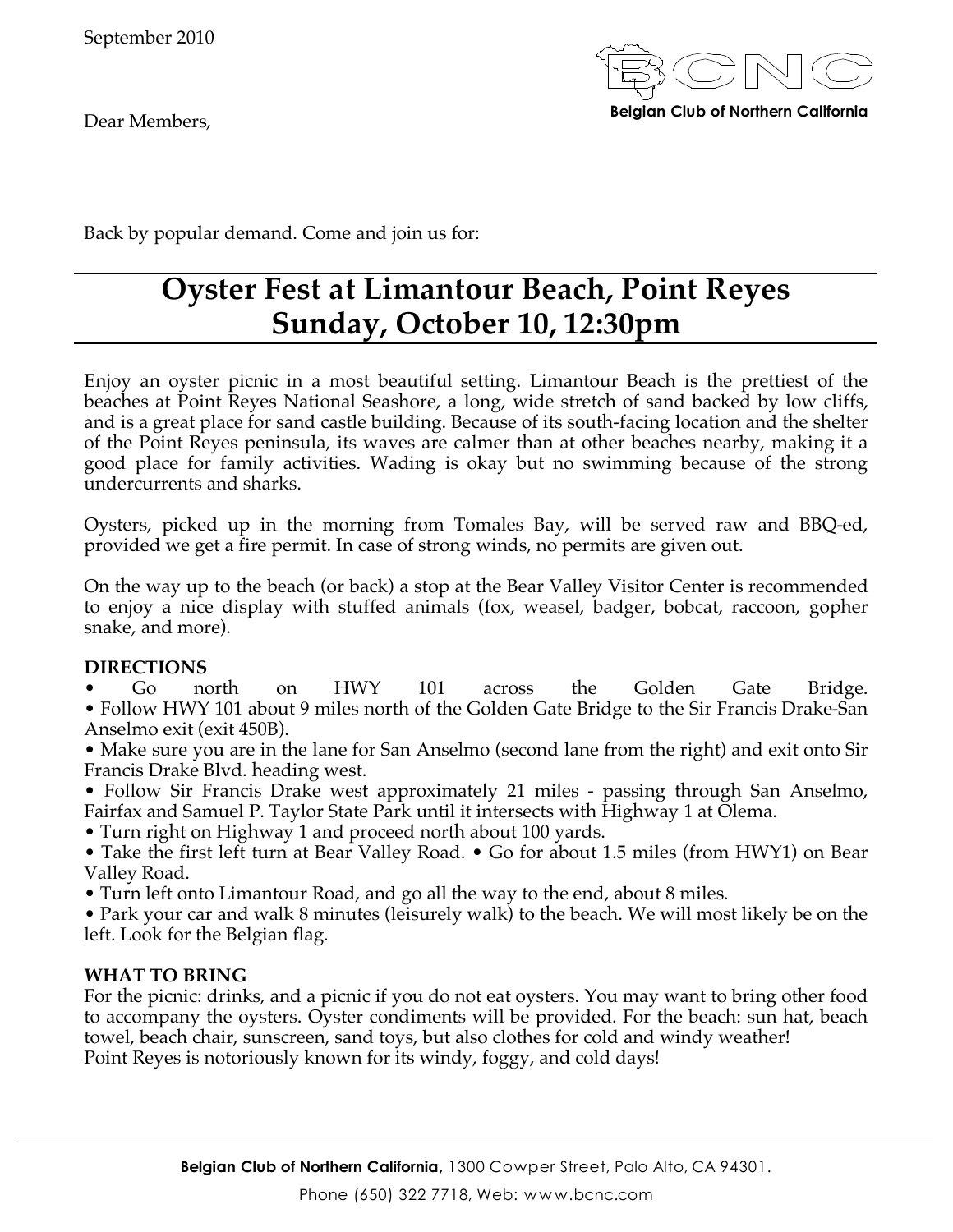### **REGISTRATION FORM**

Advance registration with oyster order is required. You can also order to take home. Unopened oysters are good for 2 to 3 days. Make sure to bring a cooler with ice. Send in the form with payment *by Friday, October 1<sup>st</sup>*. For more information, call Inge Keuppens at 650 704 6532, or email at inge@bcnc.com. If you need to reach us the day of the event, you can try Inge's cell phone at 650 704 6532, but coverage is not guaranteed.

Write a check made payable to the *BCNC* and mail together with the registration form to: Inge Keuppens, 1224 Sesame Court, Sunnyvale, CA 94087.

We are excited to offer you the following choices of Preston Point Oysters and Clams:

|                                                                                                        | Price each      | Number | Total \$  |
|--------------------------------------------------------------------------------------------------------|-----------------|--------|-----------|
| Medium, BBQed                                                                                          | \$1             |        |           |
| Large, BBQed                                                                                           | $\overline{$1}$ |        |           |
| X-small, raw                                                                                           | $\overline{$1}$ |        |           |
| Small, raw                                                                                             | \$1             |        |           |
| Medium, raw                                                                                            | \$1             |        |           |
| Large, raw                                                                                             | $\overline{$1}$ |        |           |
| Cooked Clams in<br>garlic butter, shallots,<br>parsley, and cherry<br>tomatoes served with<br>baguette | \$3.5           |        |           |
|                                                                                                        |                 |        | Total \$: |